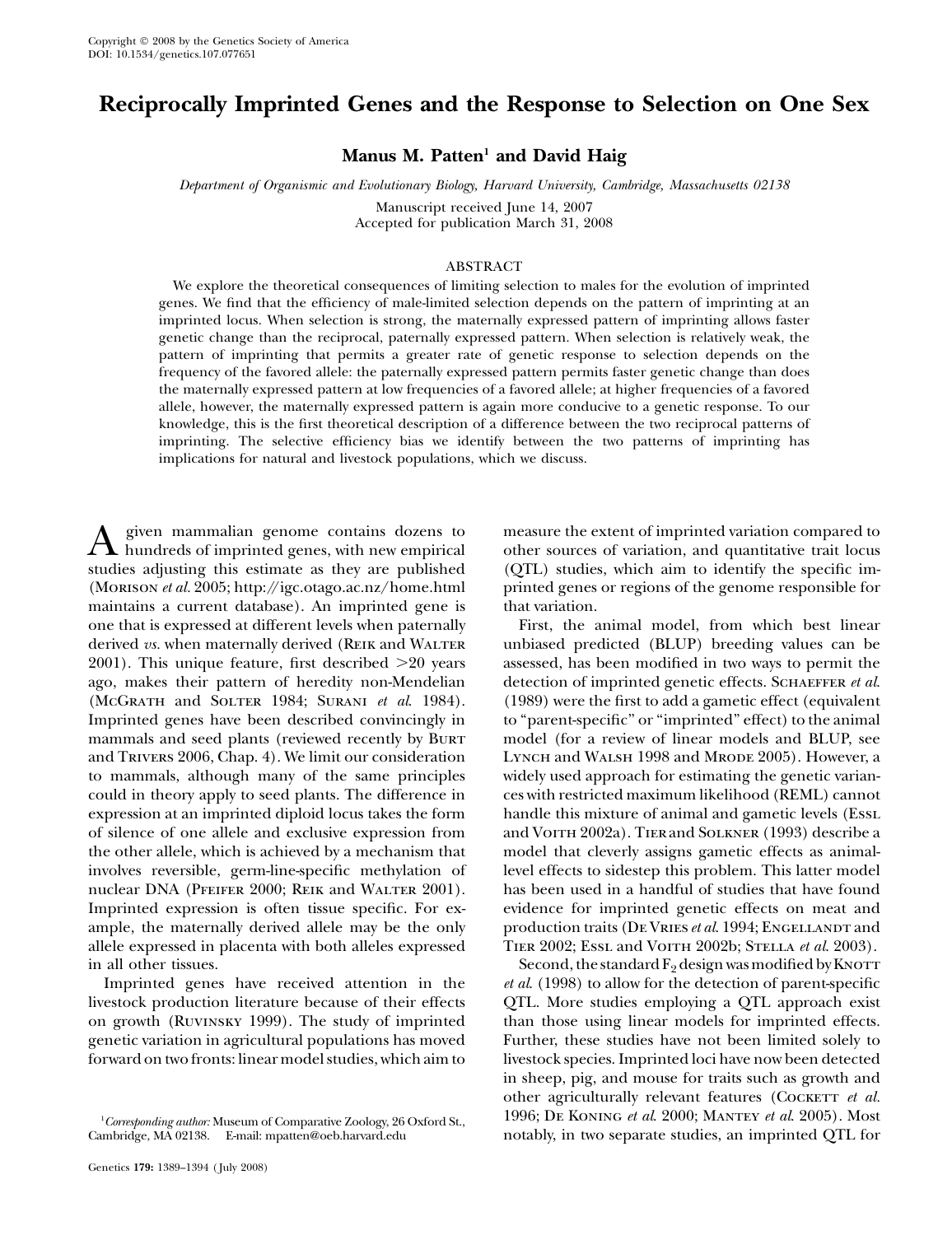meat quality traits was found in a cross between pig breeds ( Jeon et al. 1999; Nezer et al. 1999). The QTL was mapped to a region that contained Igf2—easily the best studied of all imprinted genes in mammals—and the single-nucleotide difference responsible for the effect was later demonstrated to lie within an intron of this gene (VAN LAERE *et al.* 2003), suggesting a regulatory role. The variant in this region accounted for as much as 20–30% of the variation in certain measures of meat quality. Further designs for detecting imprinted QTL in agricultural data sets have also been suggested and employed (De Koning et al. 2002; Cui et al. 2006, 2007).

There is budding interest in the possibility that imprinted genes play a major role in agriculturally relevant traits (Ruvinsky 1999). However, there exists scant theoretical work to suggest where to begin looking for imprinted genetic variation and what shape it may take. This is why we are interested here in the population genetic features of imprinted genes under agriculturallike schemes of selection. One salient feature of many agricultural populations is the difference in selective strengths placed on males and females when particular "stud" males are used. PEARCE and SPENCER (1992) demonstrated that under most selective schemes, the population genetics of imprinted genes reduce to formal equivalence with Mendelian population genetics. The exception was when selection differed between males and females (extended in ANDERSON and SPENcer 1999). In both of Spencer and colleagues' articles, their interests were not in comparing the two patterns of imprinting but mostly concerned with the comparison of imprinted loci with Mendelian loci. Here we pay special attention to the differences between imprinted loci that are paternally expressed and loci with the opposite pattern of imprinting (maternally expressed). Specifically, we wish to know how imprinted genes with the two patterns of imprinting evolve in response to selective breeding in agricultural settings. Knowing the theoretical underpinnings of the selective response in imprinted genes is essential, as imprinted genes have proven to be important in production traits and will likely be given more attention in the future as the techniques to detect their effects improve. Finally, since artificial selection and natural selection are at their core the same process, the work here also merits consideration by those interested in natural populations.

#### MODEL

We present a simple one-locus, two-allele model of evolution at an imprinted, autosomal locus, akin to Equation 1 of Anderson and Spencer (1999). This model is analyzed for both maternally expressed and paternally expressed imprinted loci to compare allele-frequency changes under both patterns of imprinting.

Consider an autosomal locus with two alleles, A and a, and four genotypes (AA, Aa, aA, and aa—maternally derived allele written first). The A allele is favored by selection, which acts on males only, and occurs in frequency  $p_e$  in eggs and  $p_s$  in sperm. Zygotes are formed by random union of eggs and sperm. Before selection, the genotype frequencies are the same in the two sexes. We refer to the frequencies of egg- and sperm-derived alleles in females and males as  $p_{\rm ef}$ ,  $p_{\rm sf}$ ,  $p_{\rm em}$ , and  $p_{\rm sm}$ , accordingly.

Selection on males at a maternally expressed locus: At a maternally expressed locus, the phenotype is determined by the egg-derived allele. Therefore, AA and Aa genotypes are phenotypically equivalent, as are aA and aa genotypes. AA and Aa males are given a fitness of 1 and the *aA* and *aa* males are given a fitness of  $w(0 \leq$  $w < 1$ ). Since selection does not "see" the paternally derived allele at such a locus and because there is no correlation between maternally derived and paternally derived genes, the selection process, which is acting exclusively on males, modifies only  $p_{\text{em}}$  from pre- to postselection males. The three other allele frequencies are unchanged by a round of selection. The prime () notation denotes a postselection allele frequency. These are the frequencies of the A allele in the current generation after selection has acted:

$$
p'_{\rm ef} = p_{\rm e} \tag{1a}
$$

$$
p'_{\rm sf} = p_{\rm s} \tag{1b}
$$

$$
p'_{\rm em} = \frac{p_{\rm e}}{p_{\rm e} + (1 - p_{\rm e})w}
$$
 (1c)

$$
p'_{\rm sm} = p_{\rm s}.\tag{1d}
$$

The corresponding changes at each of these four positions from zygotes to postselection adults within this generation are given by  $\delta p = p' - p$  (we use  $\delta$  for within-generation changes and  $\Delta$  for between-generation changes):

$$
\delta p_{\rm ef} = 0 \tag{2a}
$$

$$
\delta p_{\rm sf} = 0 \tag{2b}
$$

$$
\delta p_{\rm em} = \frac{p_{\rm e}}{p_{\rm e} + (1 - p_{\rm e})w} - p_{\rm e} = \frac{p_{\rm e}(1 - p_{\rm e})(1 - w)}{p_{\rm e} + w(1 - p_{\rm e})} \quad (2c)
$$

$$
\delta p_{\rm sm} = 0. \tag{2d}
$$

After selection, females produce eggs and males produce sperm in the frequencies  $p_e^{\prime\prime}$  and  $p_s^{\prime\prime}$ . These frequencies are calculated by averaging (1a) and (1b) to give the next generation's egg-derived frequency and by averaging (1c) and (1d) to give the next generation's sperm-derived frequency. Their difference is due to selection on egg-derived alleles in males and gives rise to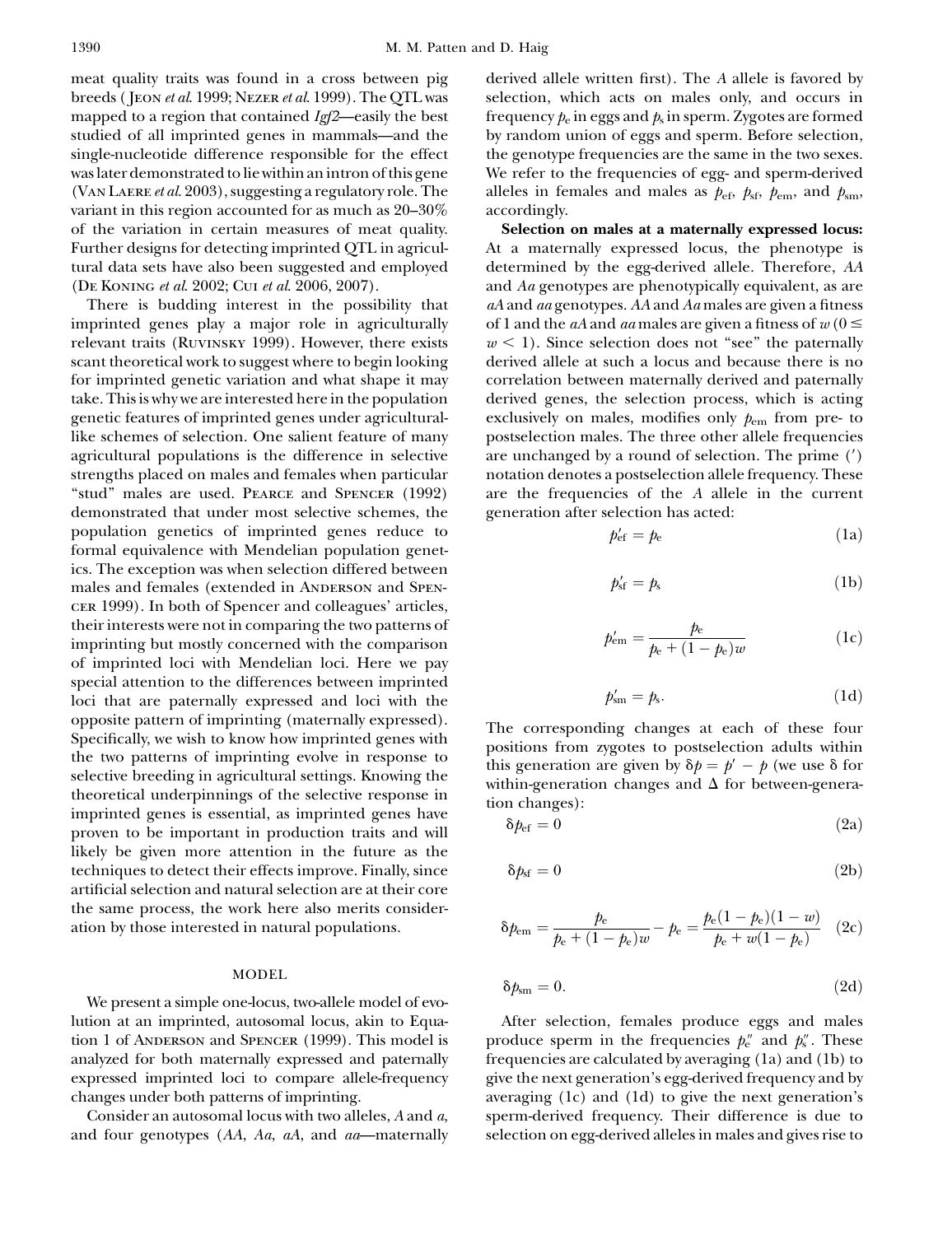the difference in the frequency of the two heterozygotes in the next generation:

$$
p_e'' = \frac{p_{\rm ef}' + p_{\rm sf}'}{2} = \frac{p_{\rm e} + p_{\rm s}}{2} \tag{3a}
$$

$$
p_s'' = \frac{p_{\rm em}' + p_{\rm sm}'}{2} = \frac{p_{\rm em}' + p_{\rm s}}{2} \tag{3b}
$$

$$
p_s'' - p_e'' = \frac{p_{\rm em}' - p_{\rm e}}{2} = (1 - p_e'')p_s'' - p_e''(1 - p_s'').
$$
 (3c)

The changes in gametic frequencies from one generation to the next are simply

$$
\Delta p_e = p_e'' - p_e = \frac{p_s - p_e}{2}
$$
 (4a)

$$
\Delta p_s = p_s'' - p_s = \frac{p_{\text{cm}}' - p_s}{2}.
$$
\n(4b)

Selection on males at a paternally expressed locus: With the reciprocal pattern of imprinting at the A locus, AA and aA males are phenotypically equivalent (fitness  $(1)$  and aa and Aa males are phenotypically equivalent (fitness  $=w$ ,  $0 \leq w < 1$ ). Selection, in this case, acts solely on sperm-derived alleles in males:

$$
p'_{\rm sm} = \frac{p_{\rm s}}{p_{\rm s} + (1 - p_{\rm s})w} \tag{5a}
$$

$$
\delta p_{\rm sm} = \frac{p_{\rm s}}{p_{\rm s} + (1 - p_{\rm s})w} - p_{\rm s} = \frac{p_{\rm s}(1 - p_{\rm s})(1 - w)}{p_{\rm s} + w(1 - p_{\rm s})}.\tag{5b}
$$

The allele frequencies among the gametes that produce the next generation of zygotes are calculated as before and the difference between them is due to selection on the sperm-derived alleles of males. This difference is again the cause of—and is numerically equal to—the difference in the frequencies of the reciprocal heterozygotes of the next generation:

$$
p_e'' = \frac{p_e + p_s}{2} \tag{6a}
$$

$$
p_s'' = \frac{p_e + p_{\rm sm}'}{2} \tag{6b}
$$

$$
p_s'' - p_e'' = \frac{p_{\rm sm}' - p_s}{2} = (1 - p_e'')p_s'' - p_e''(1 - p_s'').
$$
 (6c)

For this pattern of imprinting, the change in gametic frequencies across generations is given by

$$
\Delta p_e = \frac{p_s - p_e}{2} \tag{7a}
$$

$$
\Delta p_{\rm s} = \frac{p_{\rm sm}^{\prime} + p_{\rm e} - 2p_{\rm s}}{2}.\tag{7b}
$$

Figure 1 gives a simulation of all of the above recursion equations, averaging across sperm-derived and egg-derived frequencies to get a single value of  $p$ .

Comparing the efficacy of the two forms of selection: At a maternally expressed locus, the change in frequency due to selection on egg-derived alleles in males is given by

$$
\delta p_{\rm em} = \frac{p_{\rm e}(1 - p_{\rm e})(1 - w)}{p_{\rm e} + w(1 - p_{\rm e})}
$$

(see Equation 2c above).

At a paternally expressed locus, the change in frequency due to selection on sperm-derived alleles in males is given by

$$
\delta p_{\rm sm} = \frac{p_{\rm s}(1-p_{\rm s})(1-w)}{p_{\rm s}+w(1-p_{\rm s})}
$$

(see Equation 5b above).

Suppose that the genome contains an allele at a paternally expressed locus that increases the value of a quantitative trait and an allele at a maternally expressed locus with the same effect on the quantitative trait. Further suppose that allele frequencies, before selection, are the same at the two loci. Would one generation of artificial selection on the quantitative trait be more effective in changing the allele frequency at the paternally expressed locus or at the maternally expressed locus?:

$$
\delta p_{\rm em} > \delta p_{\rm sm}
$$
 if  $\frac{p_{\rm e}(1-p_{\rm e})}{p_{\rm e} + w(1-p_{\rm e})} > \frac{p_{\rm s}(1-p_{\rm s})}{p_{\rm s} + w(1-p_{\rm s})}$ . (8)

Some rearrangement gives

$$
\delta p_{\rm em} > \delta p_{\rm sm}
$$
 if  $(p_s - p_e)[p_e p_s - w(1 - p_e)(1 - p_s)] > 0.$  (9)

One generation of male-limited selection ensures  $p_s$  $p_e$ . If this further restriction is accepted, then

$$
\delta p_{\rm em} > \delta p_{\rm sm} \quad \text{if} \quad p_{\rm e} p_{\rm s} > w(1 - p_{\rm e})(1 - p_{\rm s}). \tag{10}
$$

This condition states that male-limited selection on a maternally expressed locus is more effective than malelimited selection on a paternally expressed locus when the frequency of the favored homozygote (AA) is greater than the frequency of the disfavored homozygote (aa) scaled by its relative fitness. For  $0 \leq w \leq 1$ , this condition is satisfied when  $a$  is sufficiently rare but is not satisfied when A is sufficiently rare. Thus, male-limited selection is more effective at enriching rare favored alleles at paternally expressed loci but is more effective at purging rare disfavored alleles at maternally expressed loci. For the special case of  $w = 0$ , male-limited selection is more effective when acting on a maternally expressed locus at all gene frequencies.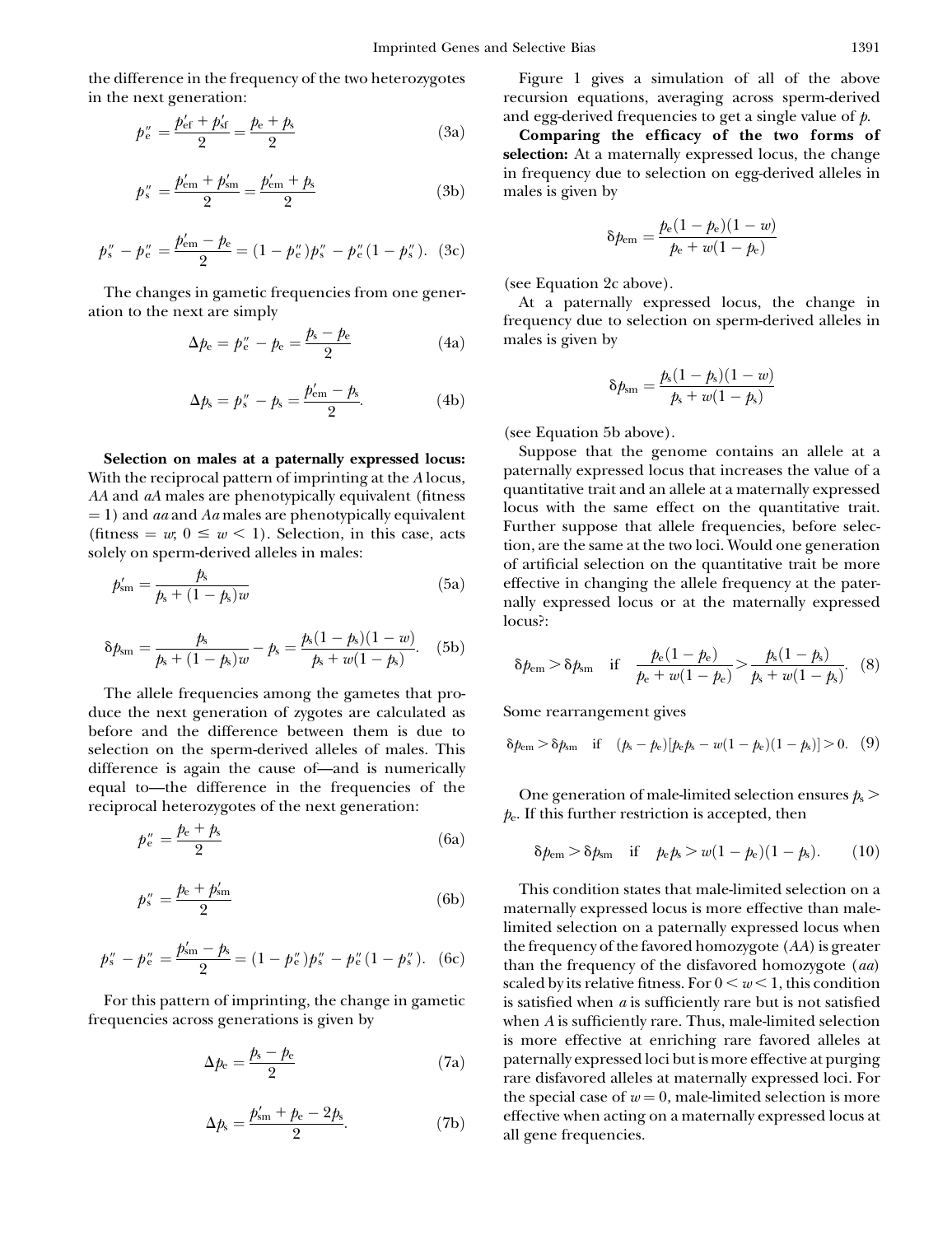

FIGURE 1.—Allele-frequency dynamics under male-limited selection. (A)  $w = 0$ ,  $p_0 = 0.01$ ; (B)  $w = 0.75$ ,  $p_0 = 0.01$ ; (C)  $w = 0.5$ ,  $p_{\rm o} = 0.5;$  (D)  $w = 0.5,$   $p_{\rm o} = 0.01.$  Each of the four graphs shows the decrease of the disfavored allele frequency,  $1-p$ , with fitness equal to w relative to that of the favored allele. We use the average of sperm-derived and egg-derived frequencies to give a single point for each generation at a maternally expressed locus (circles) and a paternally expressed locus (squares). A and C show instances in which maternally expressed loci evolve faster in response to selection: this occurs when selection is strong ( $w = 0$ ) in A) and/or when the initial value of the favored allele frequency is high ( $p = 0.5$  initially in C). B and D are examples in which a paternally expressed locus shows more change in the early part of the dynamic than a maternally expressed locus; this pattern reverses as the favored allele increases, however, with the reversal occurring at lower frequencies of  $p$  for smaller values of  $w$ . When selection is sufficiently weak, the difference between imprinting patterns is virtually negligible for both allele-frequency change and fixation time. When selection is strong, however, the difference between the imprinting patterns is more readily apparent.

### DISCUSSION

First, we offer an intuitive explanation for the source of the bias in selection response that we have found between the two reciprocal patterns of imprinting. Imprinted genes differ from Mendelian genes in that reciprocal heterozygotes differ with respect to phenotype and fitness. Further, each heterozygote is lumped into the same fitness class as one of the homozygotes, creating inefficiencies in the removal of disfavored alleles and the promotion of favored alleles. As an illustration of this ''efficiency gap'' consider a maternally expressed locus. Among males, two genotypes (aA and aa) have lower fitness than the other two genotypes (Aa and AA). Selection is inefficient because favored A alleles are ignored in aA heterozygotes and disfavored a alleles are ignored in Aa heterozygotes. With male-limited selection, the aA heterozygote will always outnumber the Aa heterozygote (by a difference of  $p_{\rm s}-p_{\rm e}$ , from Equations 3c and 6c). When an allele is rare, it occurs only in heterozygotes. Thus, for maternally expressed loci, the average effect of the efficiency gap at low frequency of  $A$  is the loss of desired A alleles relative to an optimal system of selection. At high frequency, the a allele occurs only in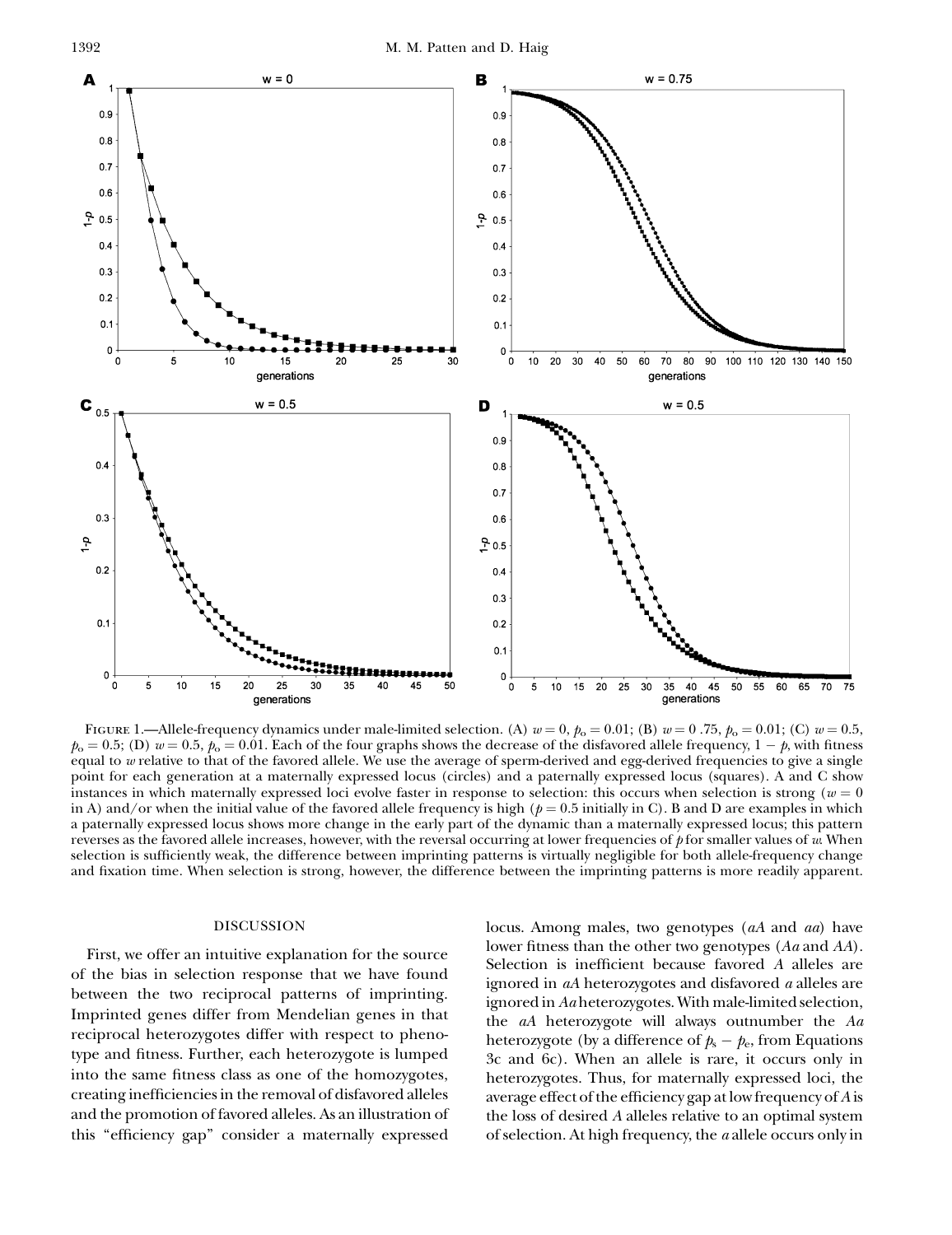heterozygotes and the result flips. Here, the paternally expressed pattern of imprinting has the average effect of inefficiently dragging along unwanted a alleles. The magnitude of  $w$  dictates the degree to which  $aA$  heterozygotes outnumber Aa heterozygotes, given by Equations 3c and 6c.

We have demonstrated for the first time, to our knowledge, an explicit consequence of the difference between the two reciprocal patterns of imprinting. We offer some discussion of the relevance of this consequence to livestock populations as well as to natural populations.

Consequences for livestock populations: The most striking result of the models above is that when malelimited selection is strong, the response at maternally expressed loci is more efficient than the response at paternally expressed loci. Thus, if a breeder were aware that paternally expressed imprinted loci contribute to variation in the trait of interest, then consideration of alternatives to male-limited selection would be prudent. Female- rather than male-limited selection flips the result above: paternally expressed loci evolve more efficiently in response to female-limited selection than maternally expressed loci. However, selective deaths in females are undesirable as the number of breeding females is typically a limiting factor in production. Information from relatives may ameliorate some of the bias between maternally expressed and paternally expressed loci that male-limited selection introduces. What this information provides, essentially, is a window into the average effect of the silent allele. It is the difference between the average effect of the silent allele between paternally expressed and maternally expressed loci that causes the efficiency gap between the types of imprinting patterns. Paternally expressed loci are hiding an allele that certainly did not experience selection in the previous generation in a male; by contrast, maternally expressed loci have a 50% chance of having been seen by selection in the previous generation (that is, if they had been maternally derived in the sire of the focal individual). Thus, at maternally expressed loci, the allele that is hidden is more likely to be a favorable allele, relative to paternally expressed loci. Information from relatives helps recover some of the difference in what is known about the average effect of the silent allele at an imprinted locus.

Our models deal with single-generation changes. When selection is weak, it is not clear which type of imprinting pattern would lead to fixation of a rare A allele first. At low frequencies, paternally expressed imprinting is most efficient, while at higher frequencies (in fact, all above  $p > 0.5$ ) the maternally expressed pattern is most efficient. An analytic solution to this problem would need to track four genotype frequencies with different fitnesses in males and females. Numerical simulations of our recursion equations find that the imprinting pattern that permits a faster fixation depends on the initial allele frequency (and depends on

how one defines fixation in an infinite population). When favored alleles are initially rare, higher frequencies of favored alleles are reached faster at paternally expressed loci than at maternally expressed loci until the point in the dynamic at which the inefficiency of purging the disfavored alleles becomes limiting. This point is reached sooner for stronger selection. Some numerical examples are given in Figure 1.

One scenario that permits a clear prediction, regardless of selection strength, is when two breeds are hybridized with the intent of introgressing certain genetic traits from one breed into another. Hybridization will make all alleles begin at a frequency of  $p = 0.5$ . Thus, male-limited selection will reap more genetic gains if the gene of interest is maternally expressed than if it is paternally expressed because  $p = 0.5$  is a high enough frequency such that for any strength of selection, the maternally expressed pattern of imprinted expression is more efficient. This follows from inequality (10), which can be used to show that the crossover between more efficiency at paternally expressed to maternally expressed imprinting patterns necessarily occurs when  $p \leq 0.5$ .

Breeding programs that have not considered the possibility that imprinted loci contribute to traits of interest may have inefficiently tapped a store of imprinted genetic variation. A breeder who naively assigns fitness according to male breeding value (measured as the average value of his offspring) ignores any effects of maternally expressed imprinted genes. Under such a scheme, heritability will be higher on dams than on sires once paternally expressed imprinted variation is quenched. Conversely, if a breeder has naïvely assigned fitness according to phenotypes only, then such a breeder will be subject to the bias that we model above. Thus, this breeder is expected to have higher heritability for selected traits on sires than on dams. A combined approach, such as BLUP, which incorporates information from all relatives including the focal individual, will make up for some of the naïveté of the pure breeding value or pure phenotype breeding plans sketched above.

Consequences for natural populations: Finally, in naturally selected populations, all favorable mutations arise in low frequency. Since selection is more efficient at driving change at paternally expressed loci when favorable alleles are rare, this may bias which types of alleles can invade a population under male-limited selection. Therefore, novel variants that are adaptive in males and unselected in females may more likely be lost by drift at maternally expressed loci early in their evolutionary dynamic. In this sense, maternally expressed loci may be disadvantagedin adaptation undermale-limited selection.

Models with sex-specific fitness and parent-specific gene expression, such as the one presented here, present the possibility of unexpected evolutionary dynamics. Previous authors have shown that alleles at a modifier of imprinted expression can be selectively favored when a